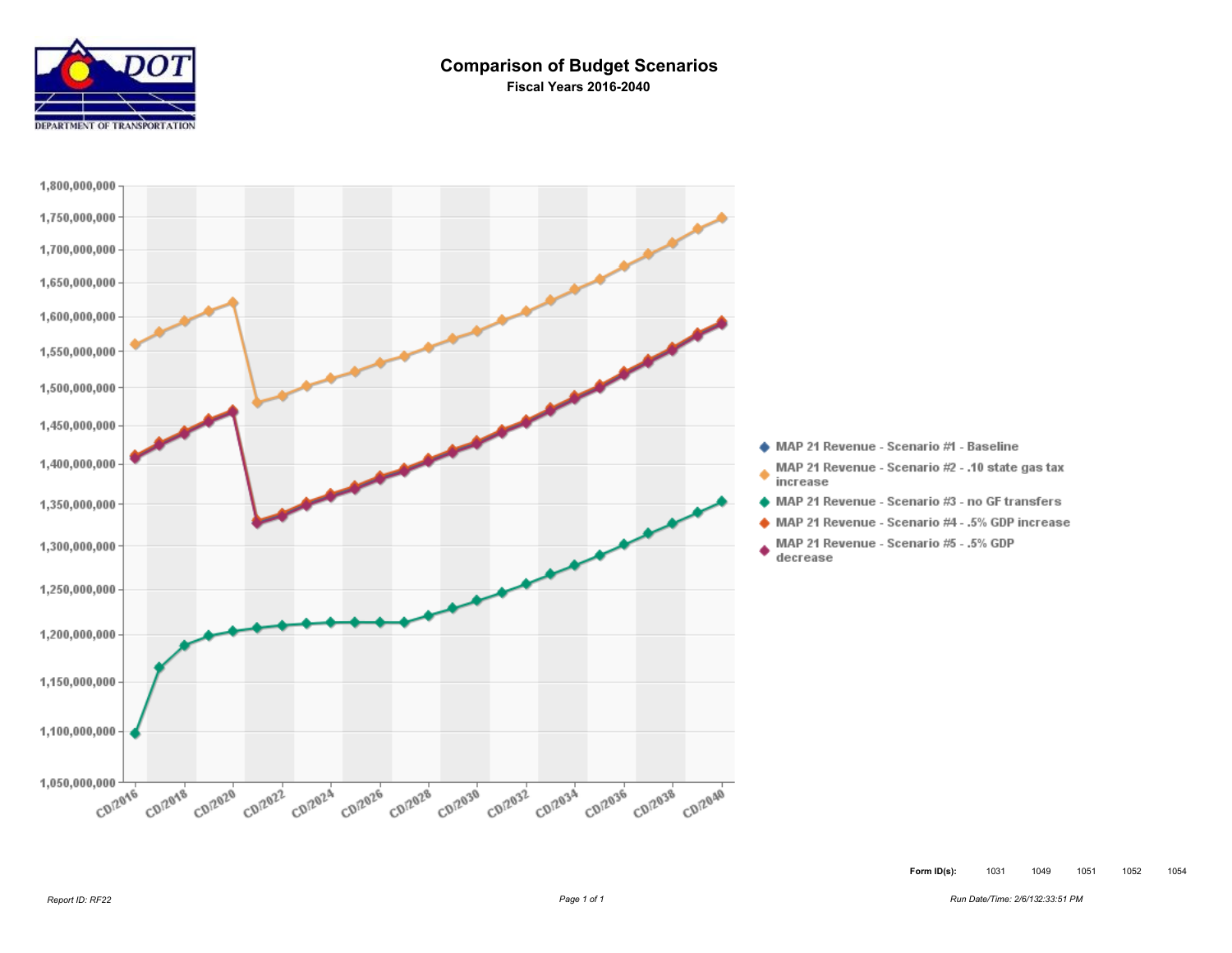

#### **Comparison of Budget Scenarios Fiscal Years 2016-2040**

|                                              | MAP 21 Revenue -<br>Scenario #1 -<br><b>Baseline</b> | MAP 21 Revenue -<br>Scenario #2 - .10<br>state gas tax increase | MAP 21 Revenue -<br>Scenario #3 - no GF<br>transfers | MAP 21 Revenue -<br>Scenario #4 - .5%<br><b>GDP</b> increase | MAP 21 Revenue -<br>Scenario #5 - .5%<br><b>GDP</b> decrease |
|----------------------------------------------|------------------------------------------------------|-----------------------------------------------------------------|------------------------------------------------------|--------------------------------------------------------------|--------------------------------------------------------------|
| - Total CDOT Revenue                         | 36,093,388,768                                       | 39.917.169.542                                                  | 30.991.150.160                                       | 36.147.248.907                                               | 36.041.237.429                                               |
| - HUTF Revenue to CDOT                       | 14,369,581,597                                       | 18, 162, 075, 266                                               | 12,797,640,263                                       | 14,413,372,656                                               | 14,327,010,270                                               |
| . Regular HUTF                               | 10,887,554,320                                       | 14,680,944,056                                                  | 9,315,612,986                                        | 10,925,835,946                                               | 10,850,154,207                                               |
| . Faster Safety HUTF                         | 3,482,027,277                                        | 3,481,131,210                                                   | 3,482,027,277                                        | 3,487,536,710                                                | 3,476,856,063                                                |
| . CDOT Miscellaneous Revenue                 | 427,063,776                                          | 456,605,319                                                     | 414,827,744                                          | 428,292,866                                                  | 425,847,446                                                  |
| . State Infrastructure Bank                  | 6,408,824                                            | 7,392,864                                                       | 6,014,653                                            | 6,418,241                                                    | 6,399,878                                                    |
| . General Fund Revenue to CDOT               | 779,485,656                                          | 779,485,656                                                     |                                                      | 779,485,656                                                  | 779,485,656                                                  |
| . FHWA Local Match                           | 564,233,850                                          | 564,233,863                                                     | 475,001,351                                          | 564,233,850                                                  | 564,233,850                                                  |
| . FHWA Apportionments Available to CDOT      | 13,828,028,595                                       | 13,828,028,595                                                  | 11,318,481,229                                       | 13,828,028,595                                               | 13,828,028,595                                               |
| + Transit and Rail Revenue                   | 836,604,923                                          | 836,604,923                                                     | 707,464,953                                          | 836,604,923                                                  | 836,604,923                                                  |
| . Total Aeronautics Funds                    | 1,529,627,111                                        | 1,530,352,834                                                   | 1,528,135,520                                        | 1,537,225,473                                                | 1,522,023,894                                                |
| + Safety Education Funds                     | 134,394,852                                          | 134,243,394                                                     | 125,624,863                                          | 134,593,893                                                  | 134,195,502                                                  |
| - High Performance Transportation Enterprise | 9,375,000                                            | 9,375,000                                                       | 9,375,000                                            | 9,375,000                                                    | 9,375,000                                                    |
| . State Bridge Enterprise                    | 3,608,584,584                                        | 3,608,771,828                                                   | 3,608,584,584                                        | 3,609,617,754                                                | 3,608,032,415                                                |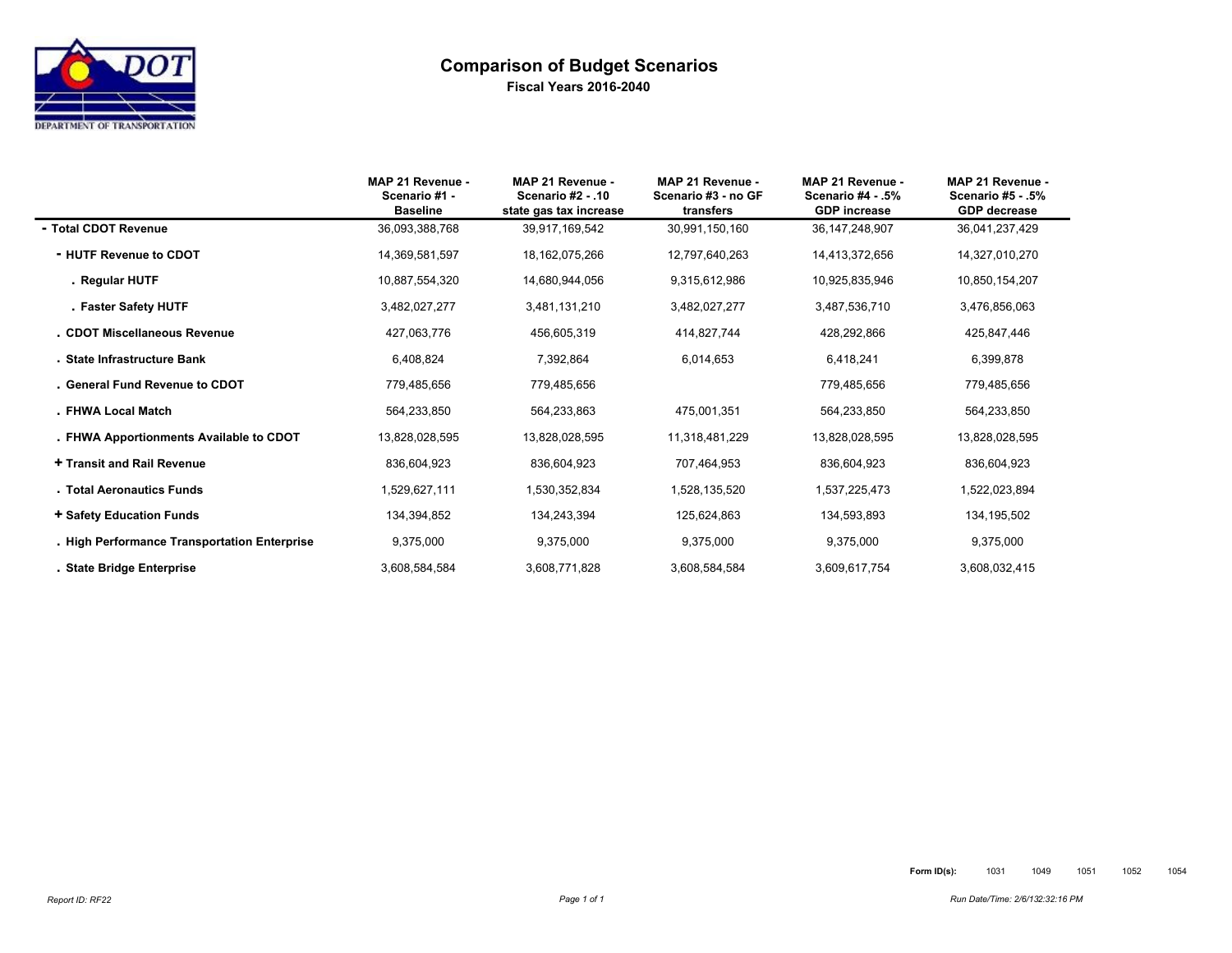# **Comparison of Budget Scenarios Fiscal Year 2016**

|                                              | MAP 21 Revenue -<br>Scenario #1 -<br><b>Baseline</b> | MAP 21 Revenue -<br>Scenario #2 - .10<br>state gas tax increase | MAP 21 Revenue -<br>Scenario #3 - no GF<br>transfers | MAP 21 Revenue -<br>Scenario #4 - .5%<br><b>GDP</b> increase | MAP 21 Revenue -<br>Scenario #5 - .5%<br><b>GDP</b> decrease |
|----------------------------------------------|------------------------------------------------------|-----------------------------------------------------------------|------------------------------------------------------|--------------------------------------------------------------|--------------------------------------------------------------|
| - Total CDOT Revenue                         | 1,408,961,849                                        | 1,559,727,703                                                   | 1.097.388.345                                        | 1,410,898,636                                                | 1,407,027,982                                                |
| - HUTF Revenue to CDOT                       | 518,306,054                                          | 666,543,452                                                     | 509,854,384                                          | 519,938,344                                                  | 516,675,818                                                  |
| . Regular HUTF                               | 409,754,499                                          | 558,045,608                                                     | 401,302,829                                          | 411,228,271                                                  | 408,282,324                                                  |
| . Faster Safety HUTF                         | 108,551,555                                          | 108,497,844                                                     | 108,551,555                                          | 108,710,073                                                  | 108,393,494                                                  |
| . CDOT Miscellaneous Revenue                 | 22,723,476                                           | 25,115,504                                                      | 21,289,624                                           | 22,778,012                                                   | 22,669,032                                                   |
| . State Infrastructure Bank                  | 528,812                                              | 614.898                                                         | 477,925                                              | 529,610                                                      | 528,016                                                      |
| . General Fund Revenue to CDOT               | 152,844,168                                          | 152,844,168                                                     |                                                      | 152,844,168                                                  | 152,844,168                                                  |
| . FHWA Local Match                           | 20,268,913                                           | 20,268,913                                                      | 15,150,133                                           | 20,268,913                                                   | 20,268,913                                                   |
| . FHWA Apportionments Available to CDOT      | 496,367,179                                          | 496,367,179                                                     | 360,274,628                                          | 496,367,179                                                  | 496,367,179                                                  |
| + Transit and Rail Revenue                   | 30,543,579                                           | 30,543,579                                                      | 23,540,239                                           | 30,543,579                                                   | 30,543,579                                                   |
| . Total Aeronautics Funds                    | 46,941,462                                           | 47,004,949                                                      | 46,838,808                                           | 47,173,619                                                   | 46,709,996                                                   |
| + Safety Education Funds                     | 4,892,363                                            | 4,885,245                                                       | 4,416,761                                            | 4,899,156                                                    | 4,885,583                                                    |
| - High Performance Transportation Enterprise | 375,000                                              | 375,000                                                         | 375,000                                              | 375,000                                                      | 375,000                                                      |
| . State Bridge Enterprise                    | 115,170,843                                          | 115,164,816                                                     | 115,170,843                                          | 115,181,056                                                  | 115,160,698                                                  |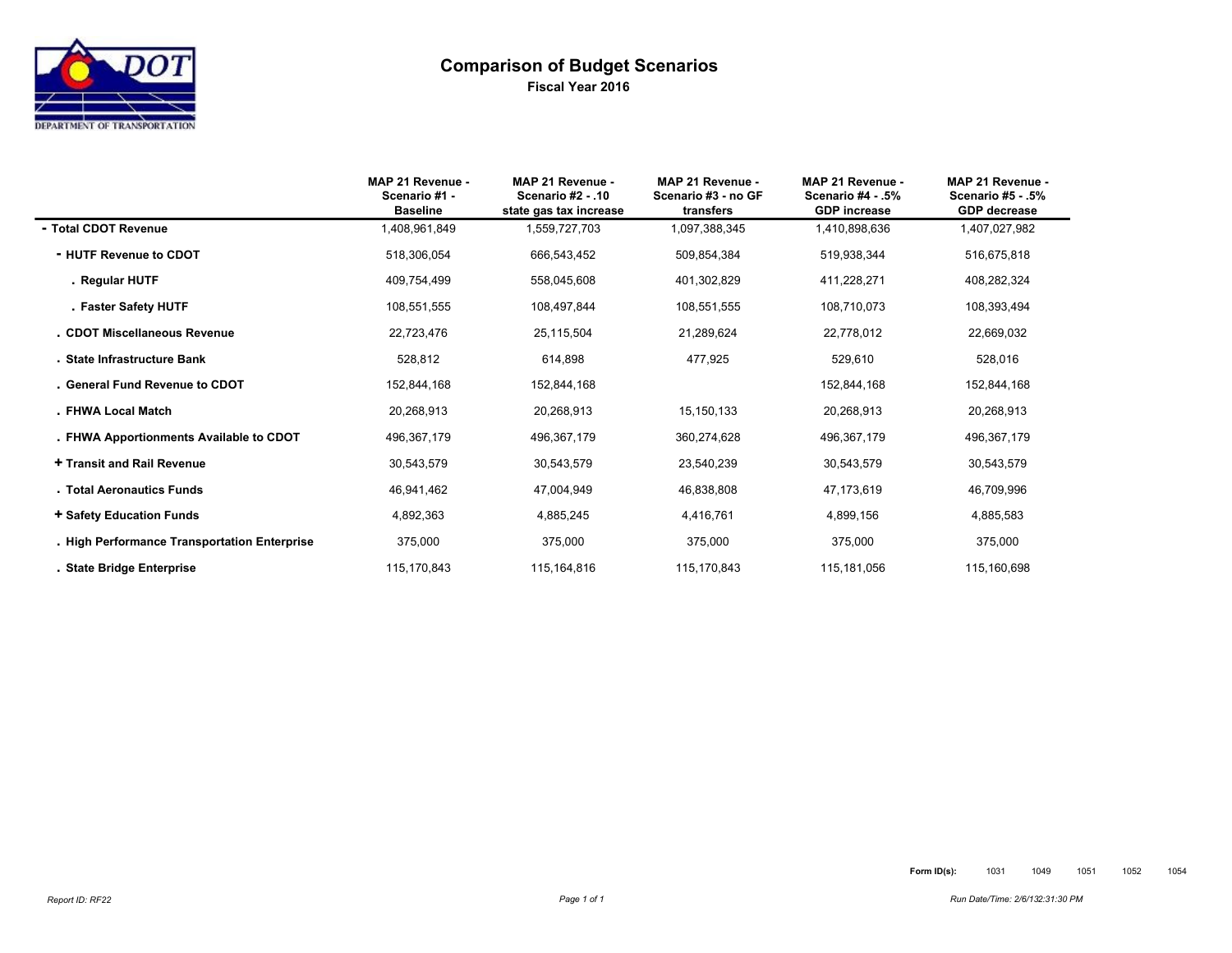# **Comparison of Budget Scenarios Fiscal Year 2028**

|                                              | MAP 21 Revenue -<br>Scenario #1 -<br><b>Baseline</b> | MAP 21 Revenue -<br><b>Scenario #2 - 10</b><br>state gas tax increase | MAP 21 Revenue -<br>Scenario #3 - no GF<br>transfers | MAP 21 Revenue -<br>Scenario #4 - .5%<br><b>GDP</b> increase | MAP 21 Revenue -<br><b>Scenario #5 - .5%</b><br><b>GDP</b> decrease |
|----------------------------------------------|------------------------------------------------------|-----------------------------------------------------------------------|------------------------------------------------------|--------------------------------------------------------------|---------------------------------------------------------------------|
| - Total CDOT Revenue                         | 1,404,143,217                                        | 1,555,931,078                                                         | 1,220,942,990                                        | 1,406,361,412                                                | 1,402,106,281                                                       |
| - HUTF Revenue to CDOT                       | 573,681,115                                          | 724,582,102                                                           | 494,640,977                                          | 575,473,359                                                  | 572,006,770                                                         |
| . Regular HUTF                               | 435,078,720                                          | 586,005,268                                                           | 356,038,582                                          | 436,630,916                                                  | 433,600,058                                                         |
| . Faster Safety HUTF                         | 138,602,395                                          | 138,576,834                                                           | 138,602,395                                          | 138,842,443                                                  | 138,406,712                                                         |
| . CDOT Miscellaneous Revenue                 | 14,853,251                                           | 15,679,295                                                            | 14,506,228                                           | 14,899,241                                                   | 14,808,024                                                          |
| . State Infrastructure Bank                  | 172,708                                              | 198,486                                                               | 162,243                                              | 172,967                                                      | 172,476                                                             |
| . FHWA Local Match                           | 22,416,127                                           | 22,416,126                                                            | 19,059,931                                           | 22,416,127                                                   | 22,416,127                                                          |
| . FHWA Apportionments Available to CDOT      | 549,340,859                                          | 549,340,859                                                           | 454, 177, 329                                        | 549,340,859                                                  | 549,340,859                                                         |
| + Transit and Rail Revenue                   | 33,269,659                                           | 33,269,659                                                            | 28,372,603                                           | 33,269,659                                                   | 33,269,659                                                          |
| . Total Aeronautics Funds                    | 60,242,154                                           | 60,261,165                                                            | 60,188,898                                           | 60,541,605                                                   | 59,942,238                                                          |
| + Safety Education Funds                     | 5,353,655                                            | 5,347,572                                                             | 5,021,092                                            | 5,361,580                                                    | 5,345,711                                                           |
| . High Performance Transportation Enterprise | 375,000                                              | 375,000                                                               | 375,000                                              | 375,000                                                      | 375,000                                                             |
| . State Bridge Enterprise                    | 144,438,689                                          | 144,460,814                                                           | 144,438,689                                          | 144,511,015                                                  | 144,429,417                                                         |